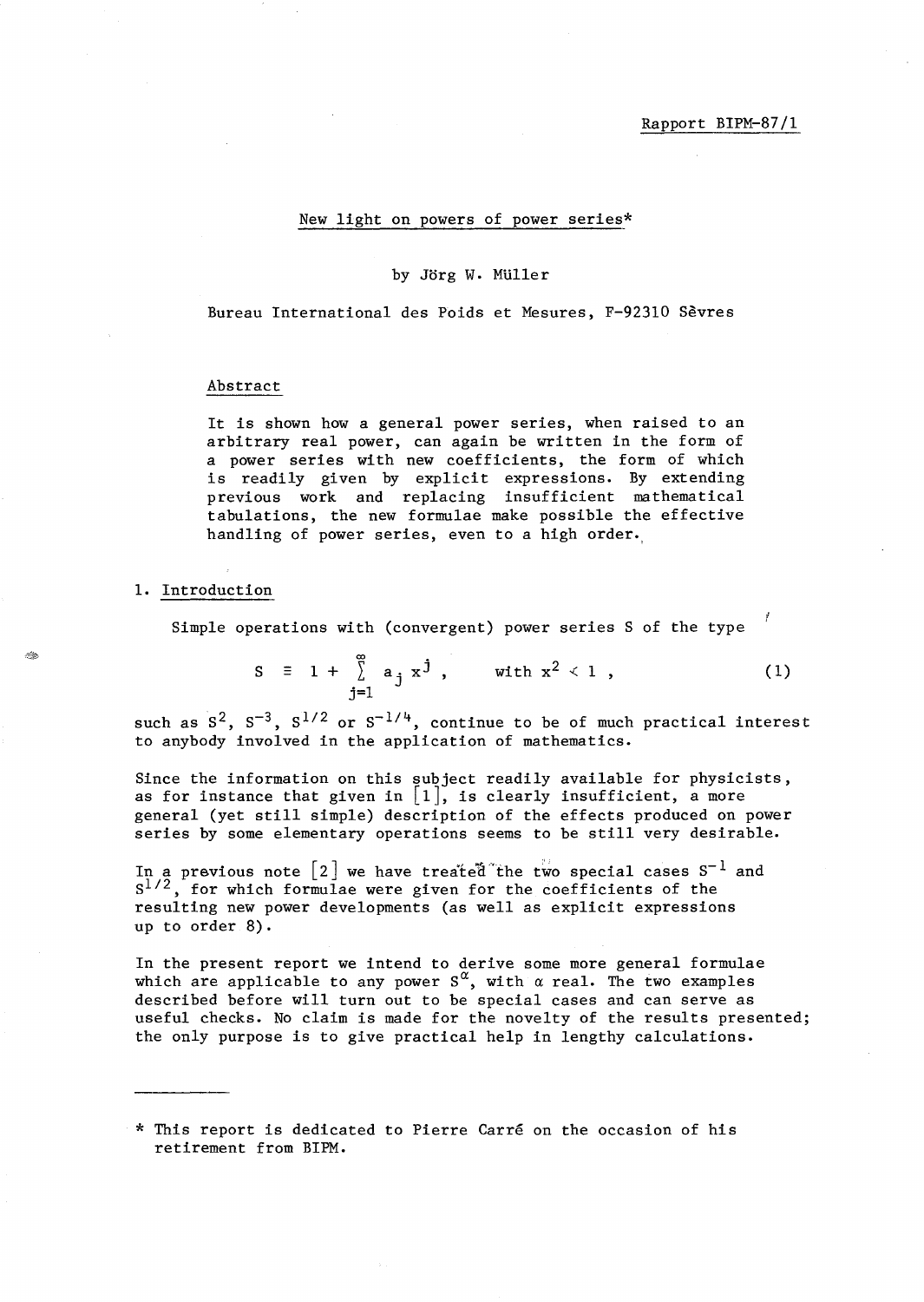## 2. General approach

The new approach is based on a suggestion which P. Carré, of BIPM, made to the author as a comment on [2], probably in spring 1984. In the meantime, the need to have available explicit expressions for powers of S has turned up again in our work in various contexts (as for instance in [3]), motivating us thereby to have a new look at the general problem.

Carré's idea is to write S in the form

 $S = 1 + T$ , (2) with  $T = \int_{i=1}^{\infty} a_j x^j$ .

At first, this may seem too simple an approach to be of much use, but this impression is wrong. If we consider an arbitrary power *a* of S (with *a* real), then we have, by virtue of the generalized binomial theorem,

$$
S^{\alpha} = 1 + \sum_{n=1}^{\infty} (\begin{matrix} \alpha \\ n \end{matrix}) T^{n} = 1 + \sum_{k=1}^{\infty} b_{k} x^{k}.
$$
 (3)

The first sum is finite if *a* is a natural number.

Our aim will now be to arrive at a general expression for the new coefficients  $b_k$ .

Let us assume for  $T^n$  the development

$$
T^{n} = \sum_{k=n}^{\infty} n^{c} k x^{k}
$$
 (4)

 $\mathbf{L}$ 

If the new coefficients  ${}_{\sf n} {\sf c}_{\sf k}$  are known - their evaluation is the subject of the following section<sup>"-</sup>, then we obtain from (3) and (4)

$$
S^{\alpha} = 1 + \sum_{n=1}^{\infty} \binom{\alpha}{n} \sum_{k=n}^{\infty} n^{c} k^{k} = 1 + \sum_{\substack{m=1 \ n \neq n}}^{\infty} \left[ \sum_{n=1}^{K} \binom{\alpha}{n} n^{c} k \right] x^{k},
$$

since  $n^c$ <sub>k</sub> = 0 for n > k. Therefore, we arrive at a general relation for the coefficients  $b_k$  appearing in the series expansion (3) of  $S^{\alpha}$ , namely at

$$
b_k = \sum_{n=1}^{K} \binom{\alpha}{n} n^c k . \tag{5}
$$

This simple formula is the main result of the present study. It allows us to split up the general problem of determining  $S^{\alpha}$  into two separate parts, namely the practical evaluation of the generalized binomial coefficients  $\begin{pmatrix} \alpha \\ n \end{pmatrix}$  and the determination of the powers  $T^n$ , where n is a positive integer. It will be seen from what follows that these two partial problems are easily solved. That their results can be so readily combined to yield the coefficients  $b_k$  for the series development of  $S^{\alpha}$ , as expressed by  $(5)$ , is only made possible by Carré's decomposition  $(2)$ which is thus recognized as the long sought-for missing link.

Ø.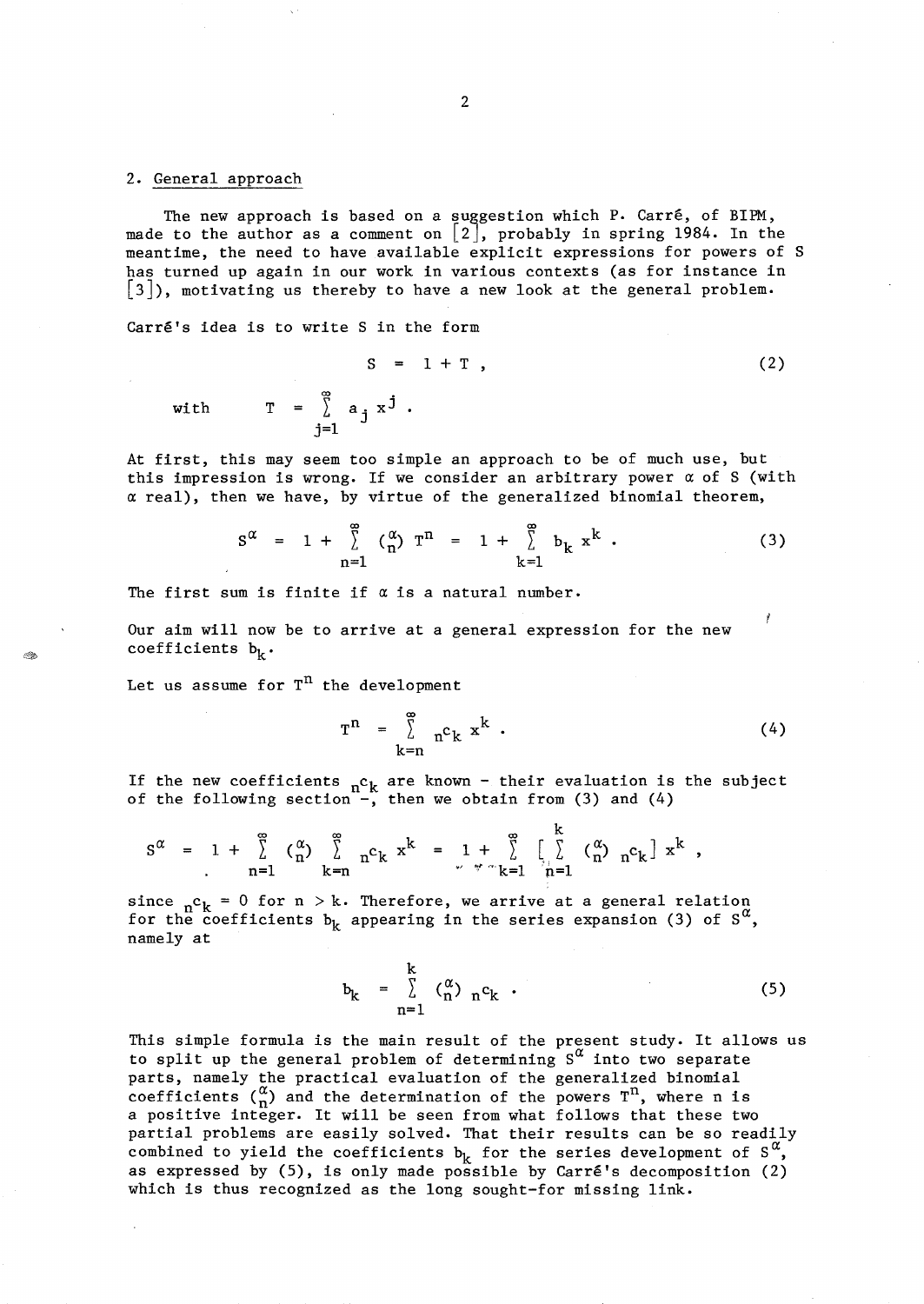# 3. Evaluation of T<sup>n</sup>

Let us begin with the second problem, i.e. the transition from

$$
T = \sum_{j=1}^{\infty} a_j x^j
$$
 to 
$$
T^n = \sum_{k=n}^{\infty} n^c k x^k
$$

It is known from the theory of multinomial expansions how the new coefficients  $nC_k$  can be determined in terms of  $a_j$ , namely by applying the prescription

$$
n^{c}k = \sum_{(n)} n! \prod_{j=1}^{k} \frac{a_j^{n_j}}{\prod_{j=1}^{n} n_j!},
$$
 (6a)

where the sum (n) has to be extended over all arrangements  $\begin{array}{cc} n_1 & n_2 \\ n_1 & a_2 \end{array}$  ...  $\begin{array}{cc} n_k \\ n_k \end{array}$ , with integer powers  $0 \le n_j \le n$ , which fulfil the two conditions

$$
\sum_{j=1}^{k} n_j = n \quad \text{and} \quad \sum_{j=1}^{k} j n_j = k. \quad (6b)
$$

Thus, for instance, for  $n = 3$  and k compatible with (6b) are 6, the only arrangements  $\begin{smallmatrix}&&n\1&a\end{smallmatrix}$ 

$$
a_1^2 a_4
$$
,  $a_1 a_2 a_3$  and  $a_2^3$ .

It is practical to have the coefficients  $n_c$ <sup>c</sup><sub>k</sub> readily available since, as a result of  $(5)$ , they turn up in all our problems. This is why their explicit form has been determined and they are assembled in Table 1 (up to  $k = 10$ ).

In view of the central role they play, it is important to dispose of checks allowing us to attest the reliability of the listed coefficients  $n^{\text{c}}$ . This can be easily accomplished In the following way. First, every term must obviously fulfil the two conditions imposed by (6b). As for the number of terms  $p_n(k)$  from which  $n^c k$  is composed, we note that it corresponds to the number of partitions of k into n parts. In addition, we may point out that

$$
p(k) = \sum_{n=1}^{k} p_n(k) \tag{7}
$$

is the number of unrestricted partitions of k, i.e. the number of decompositions of k into integers (without regard to order). All these quantities are listed (up to  $k = 12$ ) in Table 2. Finally, as for the numerical coefficients appearing in a given expression for  ${}_{n}c_{k}$ , we note that their sum can be shown to be equal to  $\binom{k-1}{n-1}$ , which is the number of ways that k objects can be placed in n boxes, when none of them is left empty. This result has already been indicated in  $\lfloor 4 \rfloor$ .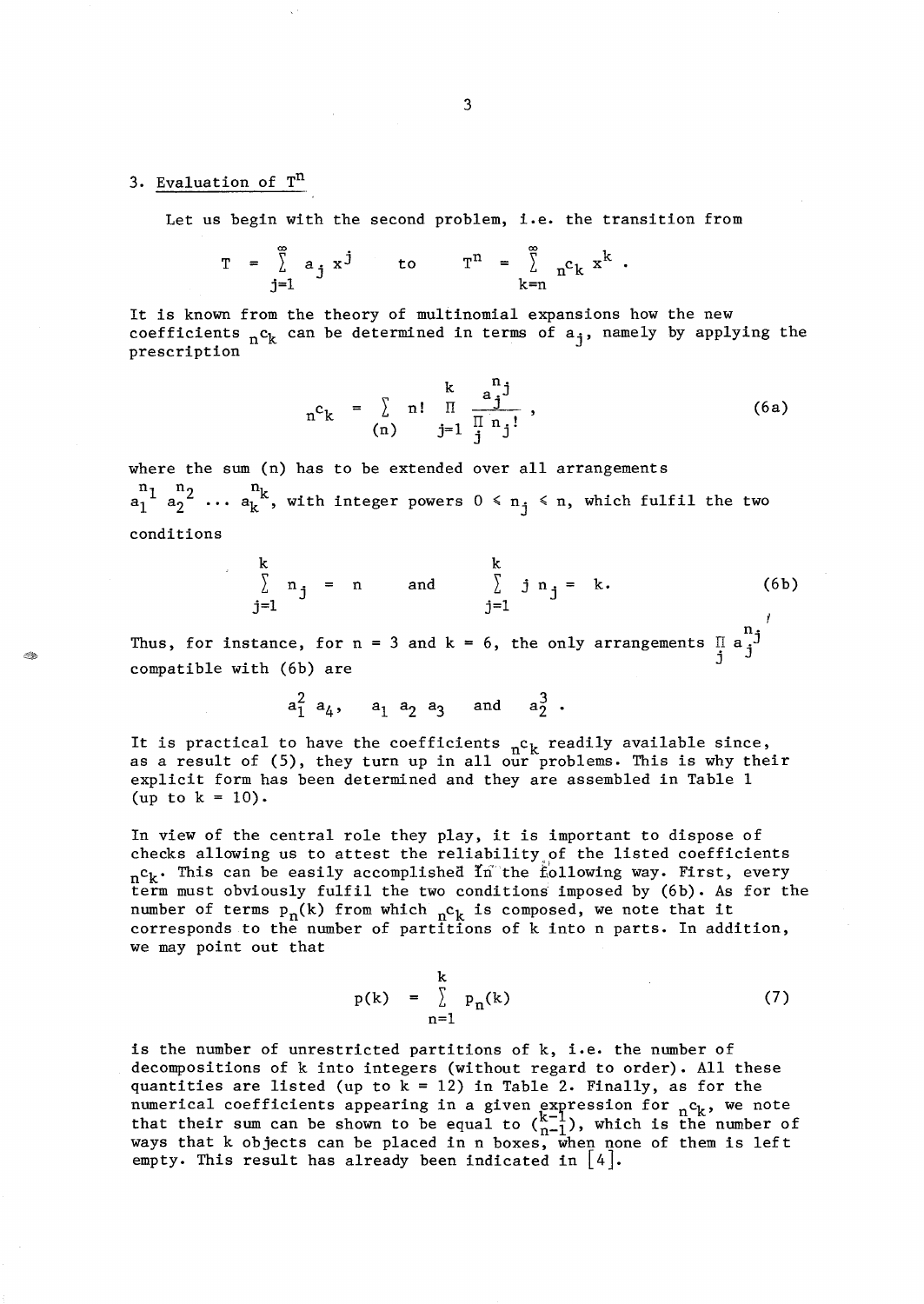| n              | k                       | $n^c$ k                                                                                                         |
|----------------|-------------------------|-----------------------------------------------------------------------------------------------------------------|
| $\mathbf 1$    | $\mathbf{k}$            | $a_k$                                                                                                           |
| $\overline{2}$ | $\overline{2}$          | $a_1^2$                                                                                                         |
|                | $\overline{3}$          | $2a_1a_2$                                                                                                       |
|                | 4                       | $2a_1a_3 + a_2^2$                                                                                               |
|                | 5                       | $2a_1a_4 + 2a_2a_3$                                                                                             |
|                | $\boldsymbol{6}$        | $2a_1a_5 + 2a_2a_4 + a_3^2$                                                                                     |
|                | $\overline{7}$          | $2a_1a_6 + 2a_2a_5 + 2a_3a_4$                                                                                   |
|                | $\bf 8$                 | $2a_1a_7 + 2a_2a_6 + 2a_3a_5 + a_4^2$                                                                           |
|                | 9                       | $2a_1a_8 + 2a_2a_7 + 2a_3a_6 + 2a_4a_5$                                                                         |
|                | 10                      | $2a_1a_9 + 2a_2a_8 + 2a_3a_7 + 2a_4a_6 + a_5^2$                                                                 |
| 3              | $\overline{\mathbf{3}}$ | $a_1^3$                                                                                                         |
|                | 4                       | $3a_1^2a_2$                                                                                                     |
|                | 5                       | $3a_1^2a_3 + 3a_1a_2^2$                                                                                         |
|                | $\epsilon$              | $3a_1^2a_4 + 6a_1a_2a_3 + a_2^3$                                                                                |
|                | $\overline{7}$          | $3a_1^2a_5 + 6a_1a_2a_4 + 3a_1a_3^2 + 3a_2^2a_3$                                                                |
|                | 8                       | $3a_1^2a_6 + 6a_1a_2a_5 + 6a_1a_3a_4 + 3a_2^2a_4 + 3a_2a_3^2$                                                   |
|                | 9                       | $3a_1^2a_7 + 6a_1a_2a_6 + 6a_1a_3a_5 + 3a_1a_4^2 + 3a_2^2a_5 + 6a_2a_3a_4 + a_3^3$                              |
|                | 10                      | $3a_{1}^{2}a_{8} + 6a_{1}a_{2}a_{7} + 6a_{1}a_{3}a_{6} + 6a_{1}a_{4}a_{5} + 3a_{2}^{2}a_{6} + 6a_{2}a_{3}a_{5}$ |
|                |                         | + $3a_2a_4^2$ + $3a_3^2a_4$                                                                                     |

 $\bar{\mathcal{A}}$ 

Table  $1$  - Explicit form of the coefficients  $n c_k$  which appear in (4), for  $n \le k \le 10$ , in terms of  $a_{i}$ 

 $\propto t$ 

Q

 $\bar{z}$ 

 $\sim$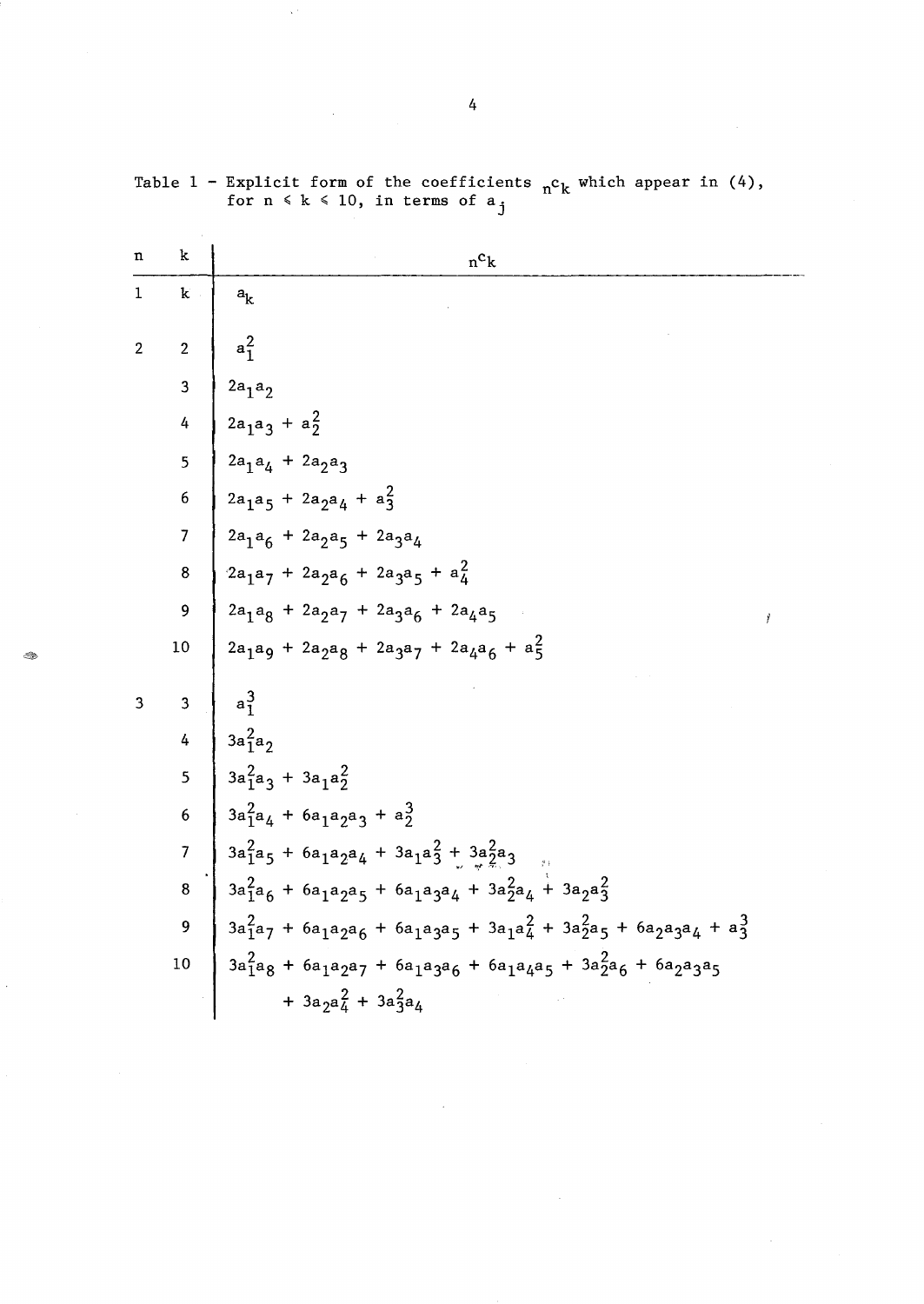Table 1 (cont'd)

| n              | k               | $n^c$ k                                                                                                                                                                                      |
|----------------|-----------------|----------------------------------------------------------------------------------------------------------------------------------------------------------------------------------------------|
| 4              | $\overline{4}$  | $a_1^4$                                                                                                                                                                                      |
|                | 5               | $4a_1^3a_2$                                                                                                                                                                                  |
|                | $6\phantom{1}6$ | $4a_1^3a_3 + 6a_1^2a_2^2$                                                                                                                                                                    |
|                | $\overline{7}$  | $4a_1^3a_4 + 12a_1^2a_2a_3 + 4a_1a_2^3$                                                                                                                                                      |
|                | 8               | $4a_1^3a_5 + 12a_1^2a_2a_4 + 6a_1^2a_3^2 + 12a_1a_2^2a_3 + a_2^4$                                                                                                                            |
|                | 9               | $4a_1^3a_6 + 12a_1^2a_2a_5 + 12a_1^2a_3a_4 + 12a_1a_2^2a_4 + 12a_1a_2a_3^2 + 4a_2^3a_3$                                                                                                      |
|                | 10              | $4a_1^3a_7 + 12a_1^2a_2a_6 + 12a_1^2a_3a_5 + 6a_1^2a_4^2 + 12a_1a_2^2a_5$                                                                                                                    |
|                |                 | + 24a <sub>1</sub> a <sub>2</sub> a <sub>3</sub> a <sub>4</sub> + 4a <sub>1</sub> a <sub>3</sub> <sup>3</sup> + 4a <sub>2</sub> a <sub>4</sub> + 6a <sub>2</sub> a <sub>3</sub> <sup>2</sup> |
| 5              | 5               | $a_1$                                                                                                                                                                                        |
|                | 6               | $5a_1^4a_2$                                                                                                                                                                                  |
|                | $\overline{7}$  | $5a_1^4a_3 + 10a_1^3a_2^2$                                                                                                                                                                   |
|                | 8               | $5a_1^4a_4 + 20a_1^3a_2a_3 + 10a_1^2a_2^3$                                                                                                                                                   |
|                | 9               | $5a_1^4a_5 + 20a_1^3a_2a_4 + 10a_1^3a_3^2 + 30a_1^2a_2^2a_3 + 5a_1a_2^4$                                                                                                                     |
|                | 10              | $5a_1^4a_6 + 20a_1^3a_2a_5 + 20a_1^3a_3a_4 + 30a_1^2a_2^2a_4 + 30a_1^2a_2a_3^2$                                                                                                              |
|                |                 | + $20a_1a_2^3a_3 + a_2^5$                                                                                                                                                                    |
| 6              | 6               | $a_1^6$                                                                                                                                                                                      |
|                | $\overline{7}$  | $6a_1^5a_2$                                                                                                                                                                                  |
|                | 8               | $6a_1^5a_3 + 15a_1^4a_2^2$                                                                                                                                                                   |
|                | 9               | $\begin{array}{r} 6a_1^5a_4 + 30a_1^4a_2a_3 + 20a_1^3a_2^3 \end{array}$                                                                                                                      |
|                | $10\,$          |                                                                                                                                                                                              |
| $\overline{7}$ |                 | $7 \mid a_1^7$                                                                                                                                                                               |
|                |                 | 8 $7a_1^6a_2$                                                                                                                                                                                |
|                | $\overline{9}$  | $7a_1^6a_3 + 21a_1^5a_2^2$                                                                                                                                                                   |
|                | $10\,$          | $13a_{1}^{6}a_{4} + 42a_{1}^{5}a_{2}a_{3} + 35a_{1}^{4}a_{2}^{3}$                                                                                                                            |

**R** 

 $\overline{5}$ 

 $\propto$  :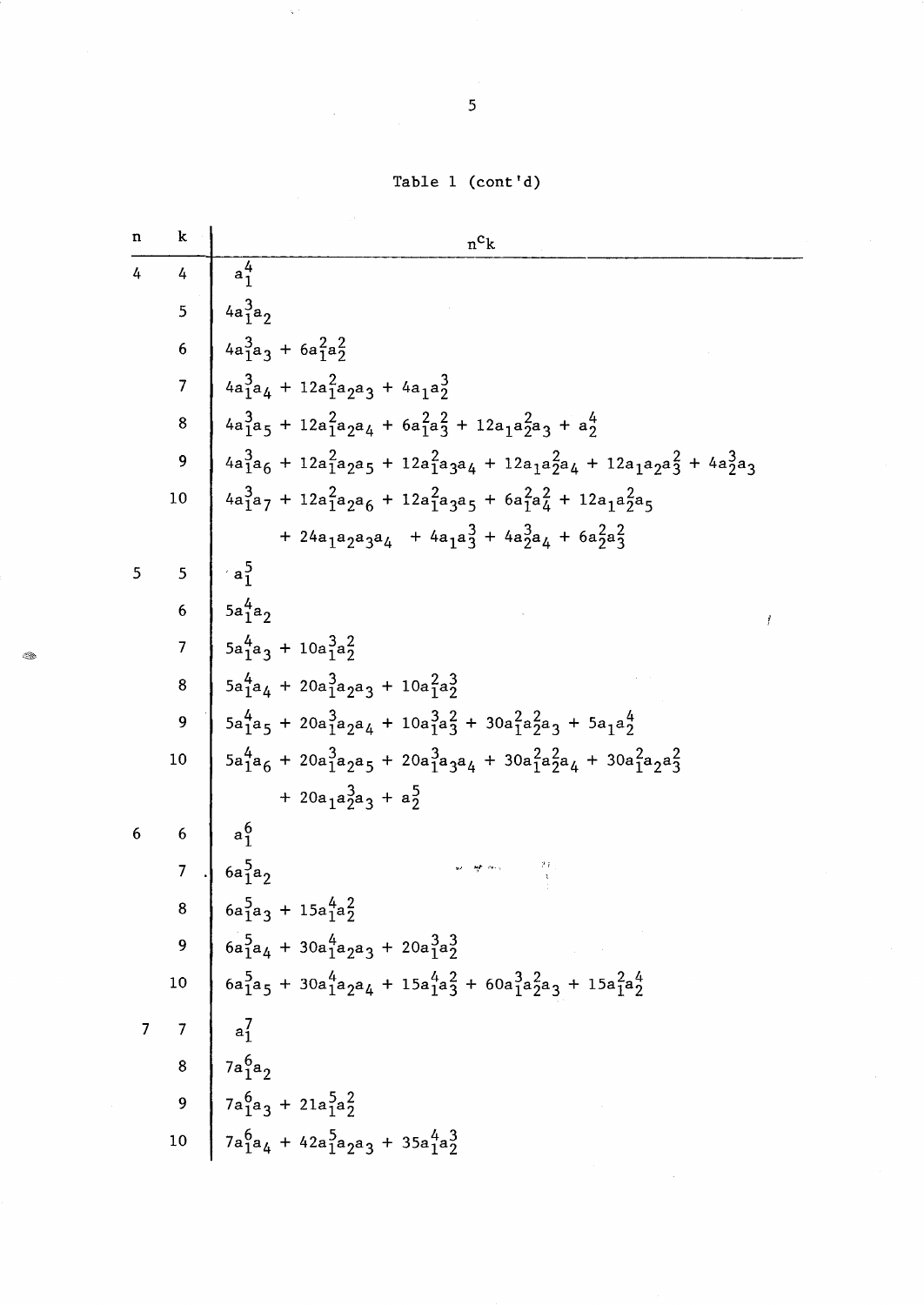Table 1 (cont'd)



# 4. General formulae for  $n<sup>c</sup>k$

t Cop

A closer look at Table 1 reveals a number of similarities between coefficients  ${}_{n}c_{k}$  for which the difference k-n is the same. This suggests<br>an arrangement in terms of  ${}_{n}c_{n+r}$ , with  $r = 0, 1, 2, ...$  If this is<br>done, it is easy to see that the observed regularities can be describe by the following relations

$$
{}_{n}c_{n+1} = a_{1}^{n},
$$
  
\n
$$
{}_{n}c_{n+1} = n a_{1}^{n-1} a_{2},
$$
  
\n
$$
{}_{n}c_{n+2} = n a_{1}^{n-1} a_{3} + \binom{n}{2} a_{1}^{n-2} a_{2}^{2},
$$
  
\n
$$
{}_{n}c_{n+3} = n a_{1}^{n-1} a_{4} + 2\binom{n}{2} a_{1}^{n-2} a_{2} a_{3} + \binom{n}{3} a_{1}^{n-3} a_{2}^{3},
$$
  
\n
$$
{}_{n}c_{n+4} = n a_{1}^{n-1} a_{5} + \binom{n}{2} a_{1}^{n-2} (2a_{2}a_{4} + a_{3}^{2}) + 3\binom{n}{3} a_{1}^{n-3} a_{2}^{2} a_{3} + \binom{n}{4} a_{1}^{n-4} a_{2}^{4},
$$
  
\netc. (8)

For a further compactification of these expressions, see the Appendix.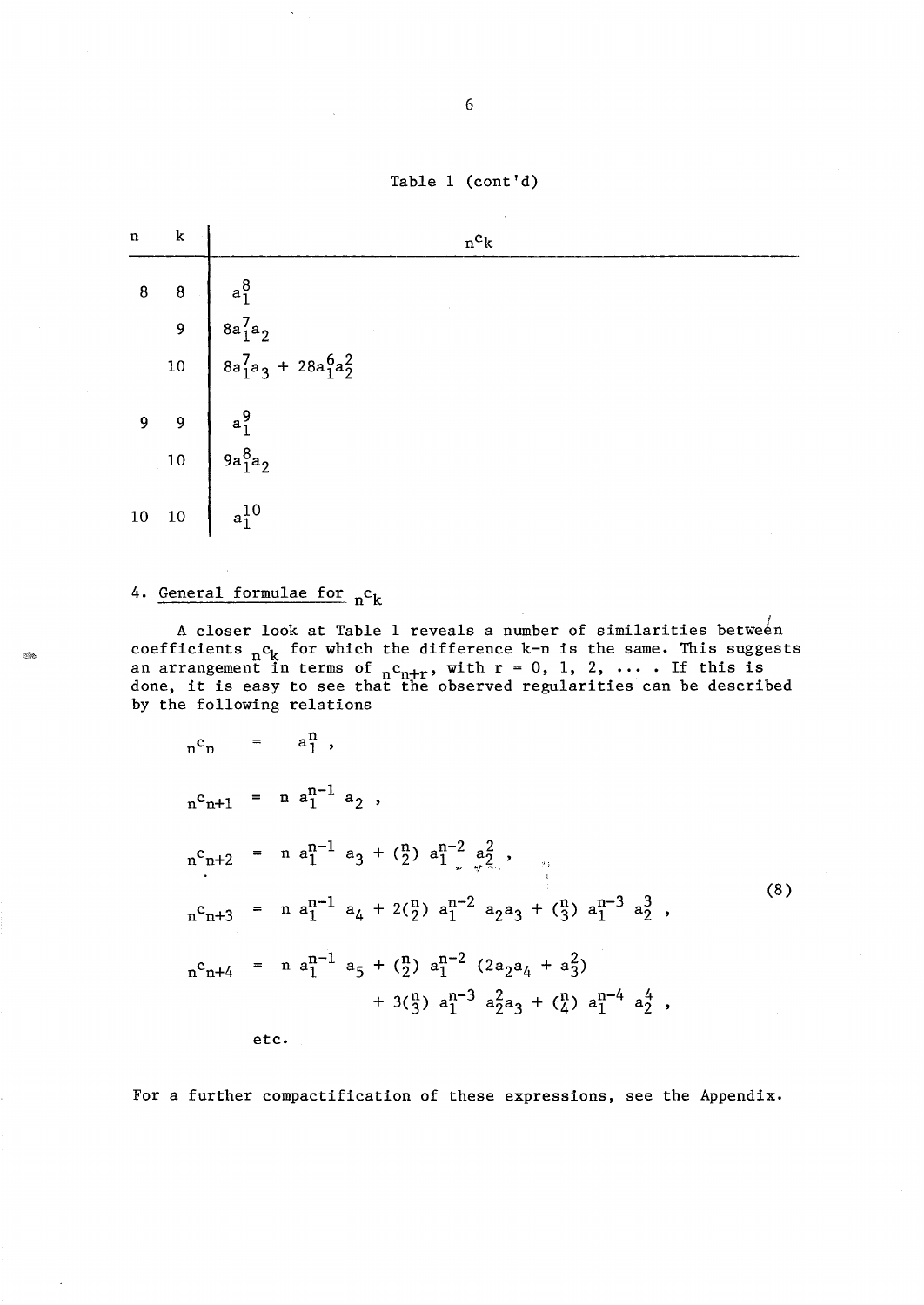|                  |              |  |                  |                |                                  | that $p_n(k) = p(k-n)$ for $n \ge k/2$ , assuming $p(0) = 1$ . |                  |                |                |                         |                |              |             |                  |
|------------------|--------------|--|------------------|----------------|----------------------------------|----------------------------------------------------------------|------------------|----------------|----------------|-------------------------|----------------|--------------|-------------|------------------|
|                  | $p_n(k)$     |  |                  |                |                                  |                                                                |                  |                |                |                         |                |              |             |                  |
| ${\bf k}$        | $n = 1$      |  | $\mathbf{2}$     | $\mathbf{3}$   | 4                                | 5                                                              | $6\phantom{.}6$  | 7              | $\bf 8$        | 9                       | $10\,$         | $11\,$       | 12          | p(k)             |
| $\mathbf 1$      | $\mathbf 1$  |  |                  |                |                                  |                                                                |                  |                |                |                         |                |              |             | $\mathbf{1}$     |
| $\boldsymbol{2}$ | $\mathbf 1$  |  | $\mathbf 1$      |                |                                  |                                                                |                  |                |                |                         |                |              |             | $\boldsymbol{2}$ |
| 3                | $\mathbf 1$  |  | $\mathbf 1$      | $\mathbf 1$    |                                  |                                                                |                  |                |                |                         |                |              |             | 3                |
| 4                | $\mathbf 1$  |  | $\overline{2}$   | $\mathbf{1}$   | $\mathbf 1$                      |                                                                |                  |                |                |                         |                |              |             | 5                |
| 5                | $\mathbf{1}$ |  | $\boldsymbol{2}$ | $\mathbf 2$    | $\mathbf{1}$                     | $\mathbf 1$                                                    |                  |                |                |                         |                |              |             | $\overline{7}$   |
| $\boldsymbol{6}$ | $\mathbf{1}$ |  | 3                | 3              | $\overline{2}$                   | $\mathbf 1$                                                    | $\mathbf 1$      |                |                |                         |                |              |             | $11\,$           |
| $\overline{7}$   | $\mathbf 1$  |  | $\mathbf{3}$     | $\overline{4}$ | 3                                | $\boldsymbol{2}$                                               | $\mathbf 1$      | $\mathbf 1$    |                |                         |                |              |             | 15               |
| $\bf 8$          | $\mathbf 1$  |  | 4                | 5              | 5<br>$\ddot{\cdot}$              | 3                                                              | $\boldsymbol{2}$ | $\mathbf 1$    | $\mathbf 1$    |                         |                |              |             | 22<br>f.         |
| 9                | $\mathbf{1}$ |  | 4                | $\overline{7}$ | $\boldsymbol{6}$<br>$\mathbf{r}$ | 5<br>$\ddot{\phantom{a}}$                                      | $\mathbf{3}$     | $\overline{2}$ | $\mathbf{1}$   | $\mathbf 1$             |                |              |             | $30\,$           |
| $10\,$           | $\mathbf{1}$ |  | 5                | 8              | 9                                | $\overline{7}$                                                 | 5                | 3              | $\overline{2}$ | $\mathbf 1$             | $\mathbf{1}$   |              |             | 42               |
| $1\,1$           | $\mathbf{I}$ |  | 5                | $10\,$         | $11\,$                           | $10\,$<br>$\cdot$ :                                            | $\overline{7}$   | 5              | $\mathbf 3$    | $\overline{\mathbf{c}}$ | $\mathbf 1$    | $\mathbf{1}$ |             | 56               |
| $1\,2$           | $\mathbf{1}$ |  | $\boldsymbol{6}$ | $12\,$         | $15\,$                           | 13:                                                            | 11               | $\overline{7}$ | 5              | $\overline{\mathbf{3}}$ | $\overline{c}$ | $\mathbf 1$  | $\mathbf 1$ | $77 \,$          |

unrestricted partitions  $p(k)$ , for  $1 \le k \le 12$ . An inspection of this table leads to the conjecture

Table 2 - The number  $p_n(k)$  of partitions of k into n parts and of

# 5. Integer powers of S

#### a) Positive exponents  $\mathcal{G}(\mathcal{G})$ an interview

A simple but particularly important special case of  $S^{\alpha}$  is given when the exponent  $\alpha$  is a natural number  $m = 1, 2, 3, \ldots$ . We then have from (5)

$$
b_k = \sum_{n=1}^{k} \binom{m}{n} n^c k \qquad (9)
$$

with  $n_c$  as given in Table 1. Since the numerical values of the binomial coefficients are readily available, we just use their traditional notation. The explicit form of  $b_k$ , in terms of  $a_j$ , can therefore be obtained as

 $\circledast$ 

 $\mathcal{P}$  .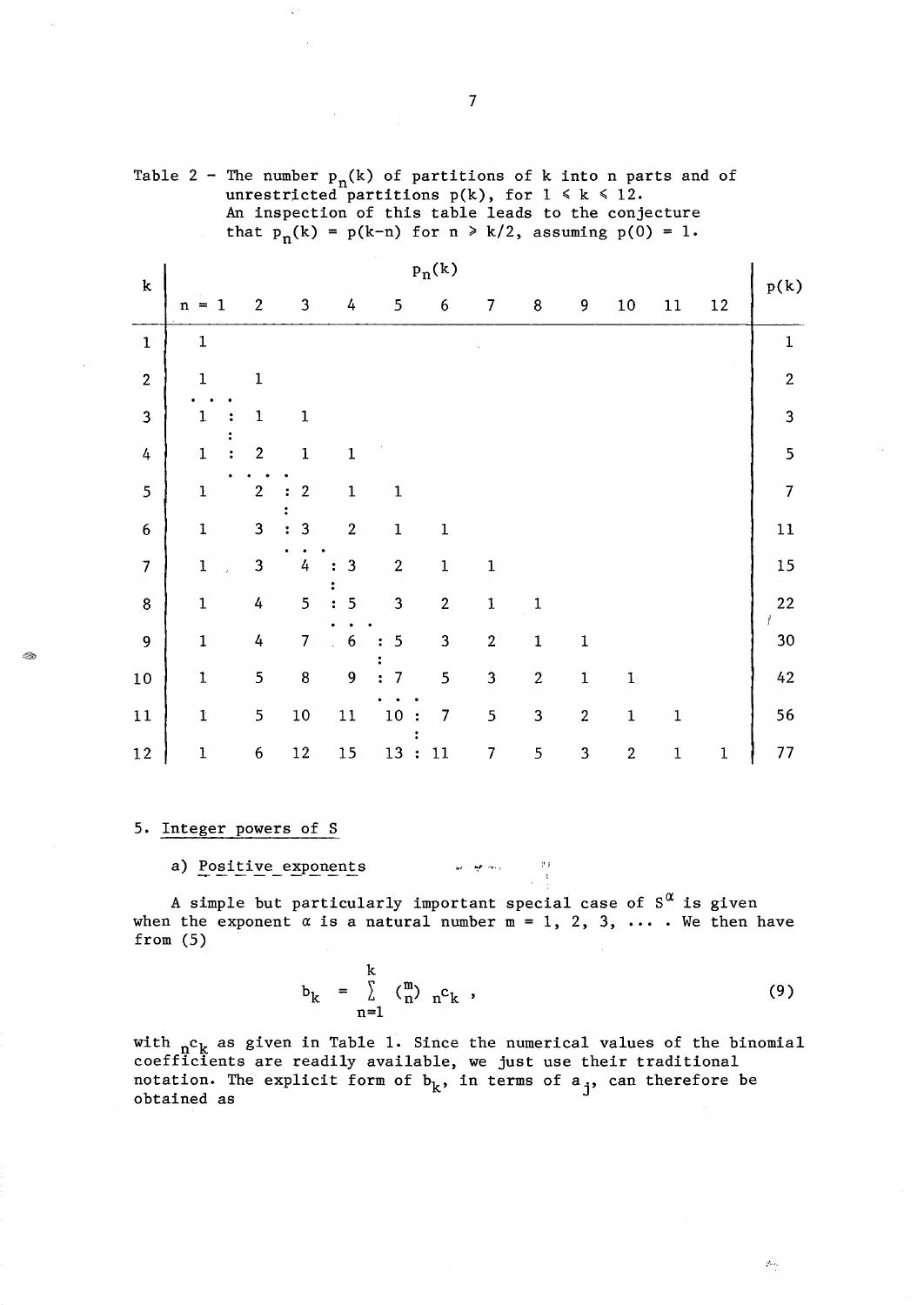$$
b_1 = {m \choose 1} a_1 ,
$$
  
\n
$$
b_2 = {m \choose 1} a_2 + {m \choose 2} a_1^2 ,
$$
  
\n
$$
b_3 = {m \choose 1} a_3 + 2{m \choose 2} a_1 a_2 + {m \choose 3} a_1^3 ,
$$
  
\n
$$
b_4 = {m \choose 1} a_4 + {m \choose 2} (2a_1 a_3 + a_2^2) + 3{m \choose 3} a_1^2 a_2 + {m \choose 4} a_1^4 ,
$$
  
\n
$$
b_5 = {m \choose 1} a_5 + 2{m \choose 2} (a_1 a_4 + a_2 a_3) + 3{m \choose 3} (a_1^2 a_3 + a_1 a_2^2) + 4{m \choose 4} a_1^3 a_2 + {m \choose 5} a_1^5 ,
$$
  
\n
$$
b_6 = {m \choose 1} a_6 + {m \choose 2} (2a_1 a_5 + 2a_2 a_4 + a_3^2) + {m \choose 3} (3a_1^2 a_4 + 6a_1 a_2 a_3 + a_2^3) + {m \choose 4} (4a_1^3 a_3 + 6a_1^2 a_2^2) + 5{m \choose 5} a_1^4 a_2 + {m \choose 6} a_1^6 ,
$$
  
\n(10)

etc.

Since  $\binom{m}{k}$  = 0 for  $k > m$ , some of the terms listed above actually vanish.

#### b) Negative exponents

I

Whereas, for  $m = 1, 2, 3, \ldots$ , there is the well-known relation,

$$
{m \choose n} = \frac{m (m-1) (m-2) \cdots (m-n+1)}{n!} = \frac{m!}{(m-n)! n!},
$$
 (11)

we now have to see what happens to the analogous binomial coefficient  $\binom{-m}{n}$  where both m and n are natural numbers, remembering that factorials of negative arguments diverge. However, we can still write

$$
\begin{array}{rcl}\n(\begin{array}{c}\n-\text{m} \\
\text{n}\n\end{array}) & = & \frac{(-\text{m})(-\text{m}-1)(-\text{m}-2) \cdots (-\text{m}-\text{n}+1)}{\text{n}!} \\
& = & \frac{(-1)^{\text{n}}}{\text{n}!} \frac{(\text{m}+\text{n}-1)!}{(\text{m}-1)!} = & (-1)^{\text{n}} \binom{\text{m}+\text{n}-1}{\text{n}} \end{array} .\n\end{array} \tag{12}
$$

The two expressions (11) and (12) look quite different. Is there a way to combine them into a common formula? This can indeed be achieved by introducing a "cut-off operator" of the form

$$
(\mathbf{x})_{+} = \begin{cases} \mathbf{x} , & \text{for} & \mathbf{x} \geq 0 , \\ 0 , & \mathbf{x} \leq 0 . \end{cases} \tag{13}
$$

It is not difficult to verify that with this notation the expression

$$
\left(\frac{pm}{n}\right) = \frac{(\pm 1)^n}{n!} \frac{\lfloor m + (\mp n \pm 1)_{+} \rfloor !}{\lfloor m - n + (\mp n \pm 1)_{+} \rfloor !} \tag{14}
$$

is indeed a valid generalization of (11) and (12). Yet, it must be admitted that this general formula looks rather artificial and we therefore would not expect it to be of frequent practical use - although it could be very easily programmed on a computer.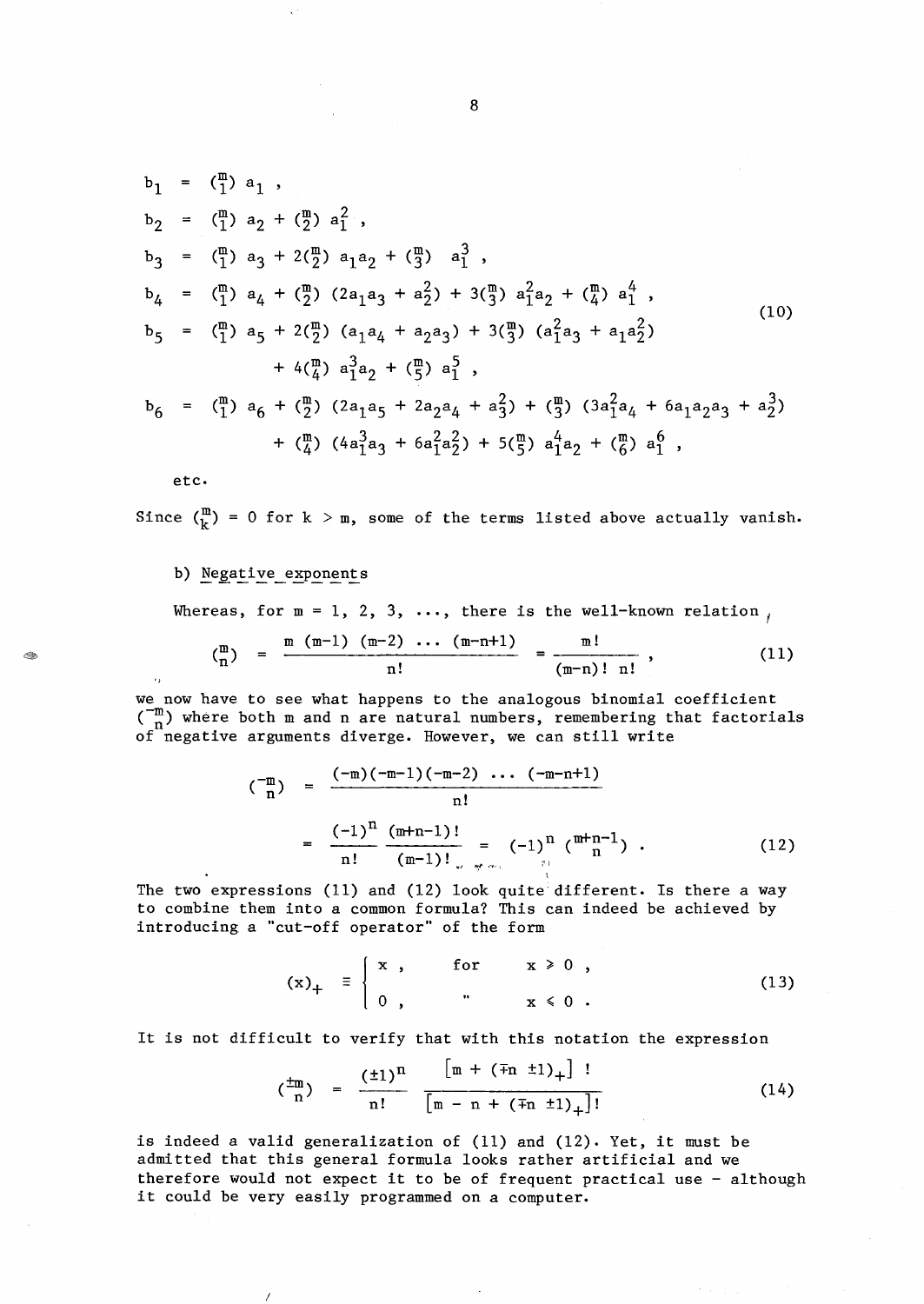If the binomial coefficients  $\binom{m}{n}$  in (10) are replaced by  $\binom{-m}{n}$ , then all the explicit relations (10) are still valid, provided they are interpreted according to (12) or (14).

Important special cases concern  $m = 1$ , 2 or 3, for which we readily obtain from (12)

$$
\begin{aligned}\n\binom{-1}{n} &= \frac{(-1)^n}{n!} \frac{n!}{0!} = (-1)^n , \\
\binom{-2}{n} &= \frac{(-1)^n}{n!} \frac{(n+1)!}{1!} = (-1)^n (n+1) , \\
\binom{-3}{n} &= \frac{(-1)^n}{n!} \frac{(n+2)!}{2!} = (-1)^n \frac{(n+1)(n+2)}{2} .\n\end{aligned}
$$
\n(15)

We note that the first of these relations has already found (unconsciously) an application in  $\lfloor 2 \rfloor$ , namely for the evaluation of  $S^{-1}$ , although at that time this was not seen in the present light.

## 6. Reciprocal integers as exponents

Let us consider another special case, namely when the exponent is of the form  $\alpha = \pm 1/m$ , with m a natural number  $\ge 2$ . We look, in particular, for an explicit expression of  $\binom{\alpha}{n}$  which appears in (5) and is thus needed for the evaluation of the new coefficients  $b_k$ . According to its definition, the binomial coefficient, for  $\alpha = + 1/m$ , is given by

$$
\begin{array}{lll}\n\binom{1/m}{n} & = & \frac{\binom{1}{m}\binom{1-m}{m}\binom{1-2m}{m}}{m} \cdots \frac{\binom{1-m(n-1)}{m}}{m} \\
& = & (-1)^{n-1} \frac{1(m-1)(2m-1) \cdots (nm-m-1)}{m^n n!} \\
& = & \frac{(-1)^{n-1}}{m^n n!} \left( nm - m - 1 \right)! \widetilde{n}! \\
(x) \widetilde{n}! & \equiv x(x-m)(x-2m) \cdots x', \quad \text{with} \quad 0 < x' \leq m,\n\end{array}\n\tag{16a}
$$

where  $(x)$ ! $\overline{m}$ ! =  $x(x-m)(x-2m) \cdots x'$ , is the m-fold factorial of  $x > 0$ . with

Likewise, we have for  $\alpha = -1/m$ 

$$
\begin{array}{rcl}\n\binom{-1/m}{n} & = & \frac{\binom{1}{m} \binom{m+1}{m} \binom{2m+1}{m}}{m} \\
& = & \frac{\binom{-1}{m} \binom{m}{m} \binom{2m+1}{m}}{n!} \\
& = & \frac{\binom{-1}{n} \binom{m}{m}}{m!} \quad \text{(16b)}\n\end{array}
$$

Therefore, the binomial coefficient for  $\alpha = \pm 1/m$  can be written as

$$
{\frac{\frac{\pm 1}{m}}{n}} = \mp (-1)^n \frac{\frac{\frac{(nm-m+1)!}{m!}}{\frac{1}{m!}}}{\frac{1}{m}!}, \qquad (17)
$$

 $\ddot{\phantom{a}}$ 

with the definition  $(-1)$ ! $\widetilde{m}! = 1$ , for  $m \ge 2$ .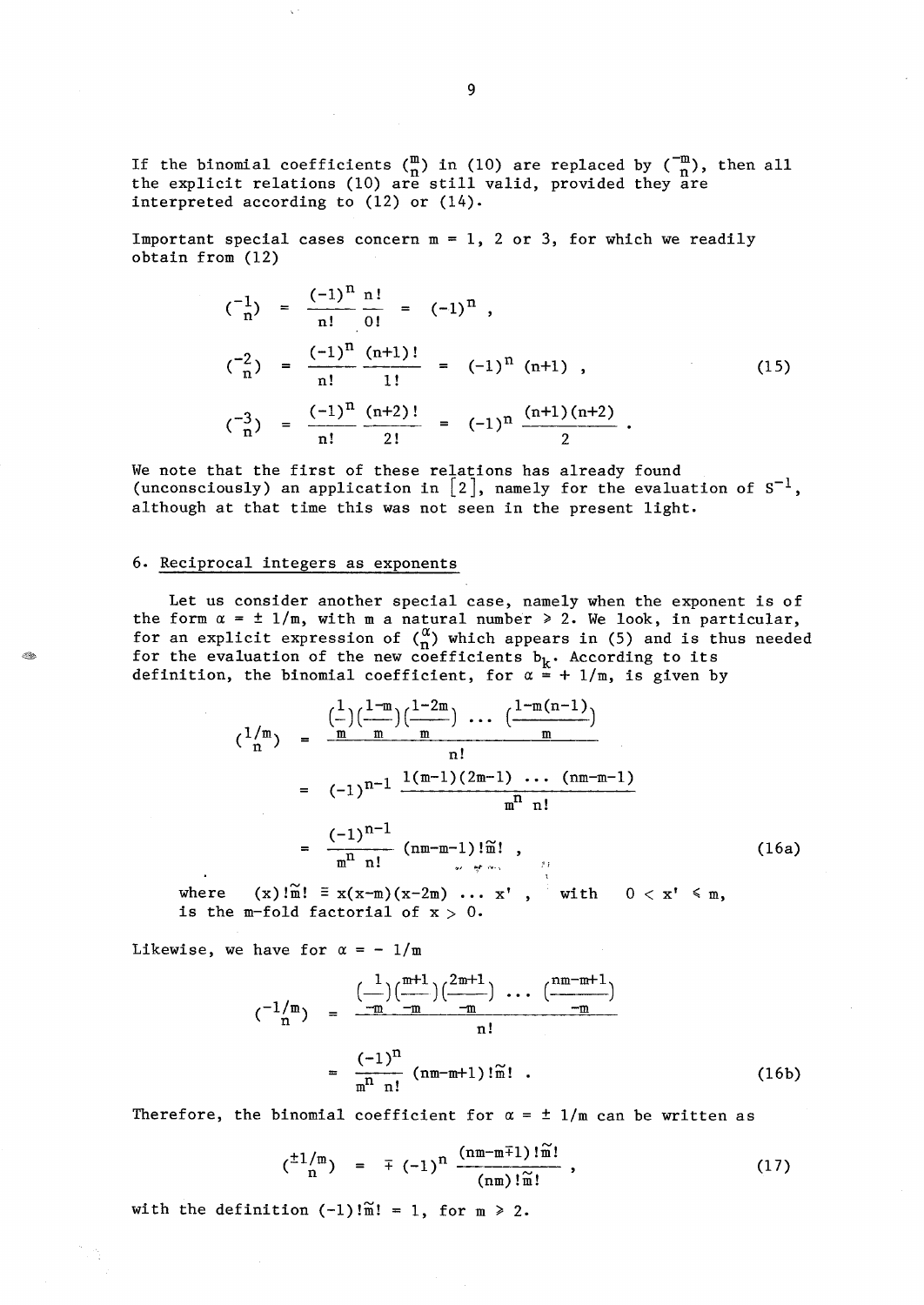A simple illustration may be in order.

 $_{\odot}$ 

For  $\alpha = 1/2$  application of (16a) or (17) yields

$$
{1/2 \choose n} = (-1)^{n-1} \frac{(2n-3)!!}{(2n)!!},
$$

which explains the somewhat mysterious expression that we have found in [2] for the coefficients  $b_k$  in the case of a square root of S. Apparently, it was the observation that  $\binom{1/2}{n}$  appears in  $\lfloor 2 \rfloor$  for  $b_k$  which has led P. Carré to his decomposition (2).

Other simple explicit results are, for example,

$$
\begin{array}{rcl}\n\binom{-1/2}{n} &=& (-1)^n & \frac{(2n-1)!!}{(2n)!!}, \\
\binom{1/3}{n} &=& (-1)^{n-1} & \frac{(3n-4)!\,3!}{(3n)!\,3!}, \\
\binom{-1/3}{n} &=& (-1)^n & \frac{(3n-2)!\,3!}{(3n)!\,3!}, \\
\binom{1/4}{n} &=& (-1)^{n-1} & \frac{(4n-5)!\,4!}{(4n)!\,4!}, \\
\binom{-1/4}{n} &=& (-1)^n & \frac{(4n-3)!\,4!}{(4n)!\,4!}, \\
\binom{1/5}{n} &=& (-1)^{n-1} & \frac{(5n-6)!\,5!}{(5n)!\,5!}, \\
\binom{-1/5}{n} &=& (-1)^n & \frac{(5n-4)!\,5!}{(5n)!\,5!}, \\
\end{array}
$$

(18)

Y

For the numerical evaluation it is practical to make use of the corresponding recursion formulae which are

$$
\begin{array}{rcl}\n\binom{\pm 1}{1}^{m} & = & \pm \frac{1}{m} \qquad \text{and} \\
\binom{\pm 1}{m} & = & -\left[ \frac{(n-1)m + 1}{nm} \right] \binom{\pm 1}{n-1} \,, \qquad \text{for } n \geq 2 \,. \n\end{array} \tag{19}
$$

Some numerical values are listed in Table 3.

By virtue of (5) all these expressions, together with the coefficient  $n_c$  from Table 1, now yield immediately the coefficients  $b_k$  appearing in the corresponding series.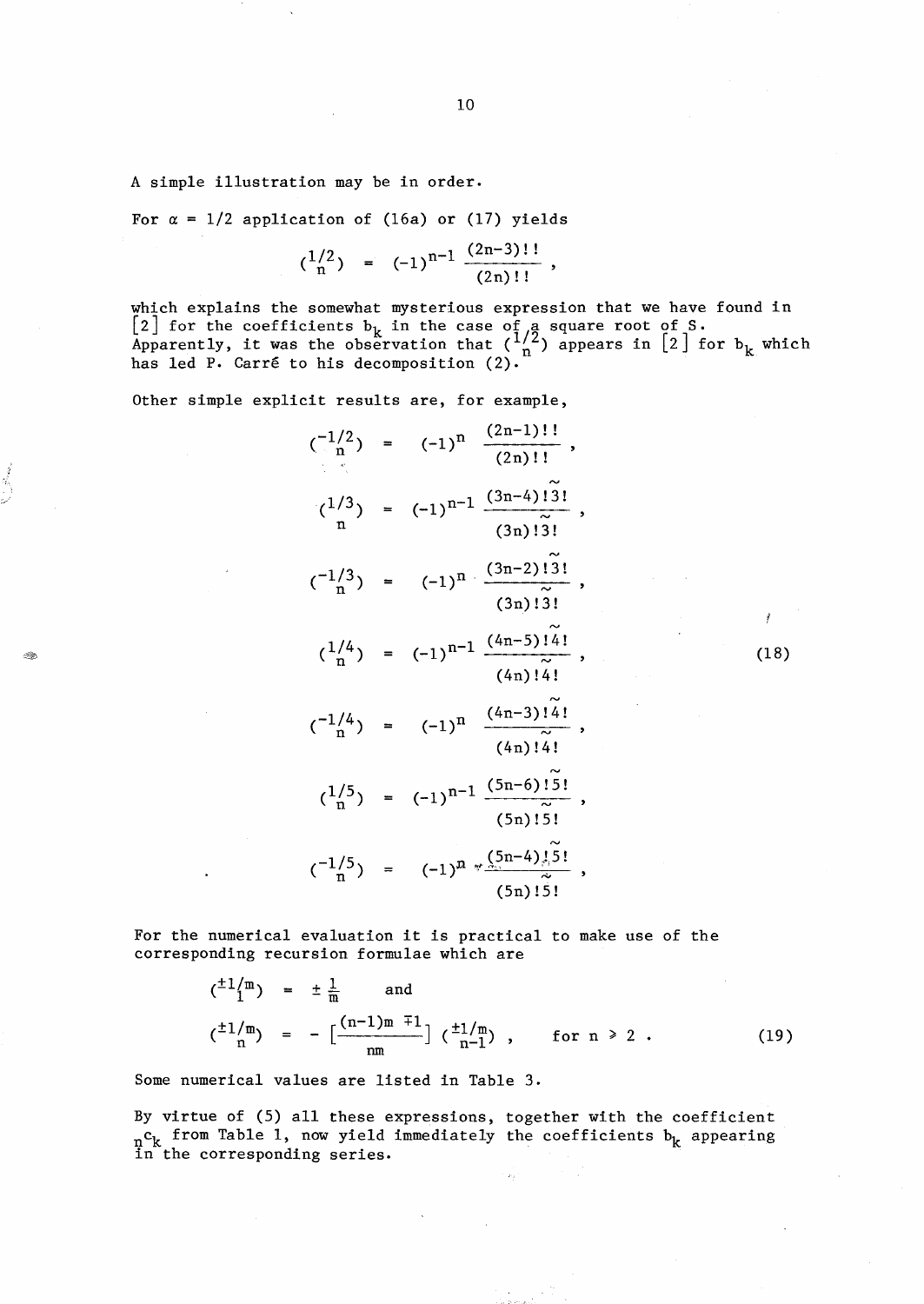| $\mathbf n$    | $\binom{1/2}{n}$       | $\binom{-1/2}{n}$      | (1/3)<br>n.         | (1/3)                    | $\binom{1/4}{n}$       | $\binom{-1/4}{n}$                   | $\binom{1/5}{n}$              | $\binom{-1/5}{n}$            |
|----------------|------------------------|------------------------|---------------------|--------------------------|------------------------|-------------------------------------|-------------------------------|------------------------------|
| $\mathbf 1$    | $\frac{1}{2}$          | $\frac{-1}{2}$         | $\frac{1}{3}$       | $\frac{-1}{3}$           | $\frac{1}{4}$          | $\frac{-1}{4}$                      | $\frac{1}{5}$                 | $\frac{-1}{5}$               |
| $\overline{2}$ | $\frac{-1}{8}$         | $\frac{3}{8}$          | $\frac{-1}{9}$      | $rac{2}{9}$              | $\frac{-3}{32}$        | $\frac{5}{32}$                      | $\frac{-2}{25}$               | $\frac{3}{25}$               |
| $\overline{3}$ | $\frac{1}{16}$         | $\frac{-5}{16}$        | $\frac{5}{81}$      | $\frac{-14}{81}$         | $\frac{7}{128}$        | $\frac{-15}{128}$                   | $\frac{6}{125}$               | $\frac{-11}{125}$            |
| $\overline{4}$ | $\frac{-5}{128}$       | $\frac{35}{128}$       | $\frac{-10}{243}$   | $\frac{35}{243}$         | $\frac{-77}{2\ \ 048}$ | $\frac{195}{2\ 048}$                | $\frac{-21}{625}$             | $\frac{44}{625}$             |
| 5 <sub>5</sub> | $\frac{7}{256}$        | $\frac{-63}{256}$      | $\frac{22}{729}$    | $\frac{-91}{729}$        | $\frac{231}{8192}$     | $\frac{-663}{8192}$                 | $\frac{399}{15625}$           | $\frac{-924}{15625}$         |
| $6\phantom{1}$ | $\frac{-21}{1\ 024}$   | $\frac{231}{1\;\;024}$ | $\frac{-154}{6561}$ | $\frac{728}{6\cdot 561}$ | $\frac{-1}{65}$ 536    | $\frac{4\ \ 641}{65\ \ 536}$        | $\frac{-1\ \ 596}{78\ \ 125}$ | $\frac{4\ \ 004}{78\ \ 125}$ |
| $\overline{7}$ | $\frac{33}{2\cdot048}$ | $-429$<br>2048         | 374<br>19683        | $-1$ 976<br>19683        | 4 807<br>$262$ 144     | $\frac{-16}{262}$ $\frac{575}{144}$ | 6 6 1 2<br>390625             | $-17,732$<br>390625          |
| 8              | $-429$<br>32 768       | 6 435<br>32 768        | $-935$<br>59 049    | 5 4 3 4<br>59 049        | $-129789$<br>8 388 608 | 480 675<br>8 388 608                | $-28$ 101<br>1953125          | 79 794<br>1953125            |

Table 3 - Numerical values for some binomial coefficients of the form  $\binom{\pm 1/m}{n}$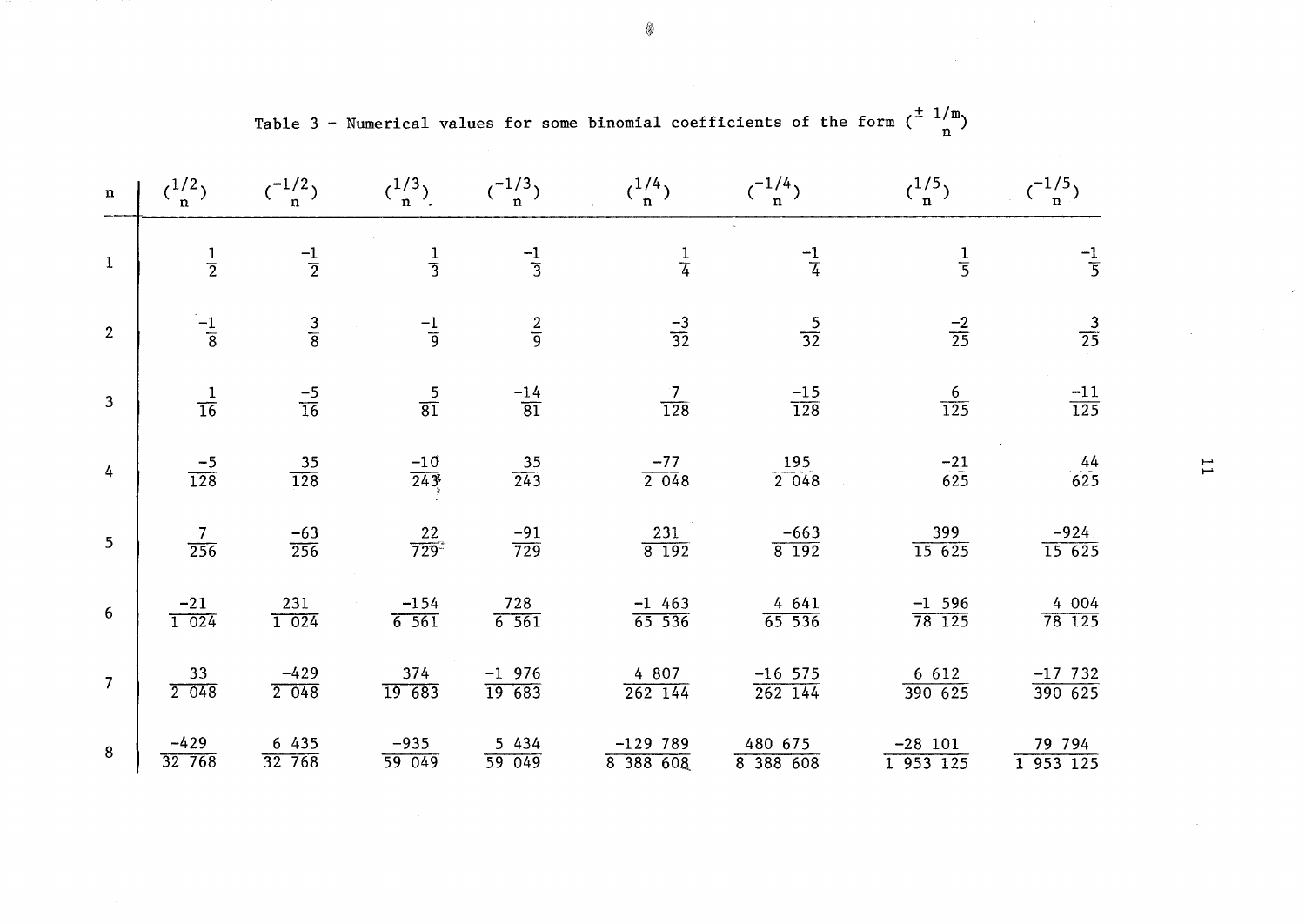As a simple application of the procedure, let us determine the explicit form of the coefficients  $b_k$  for  $\alpha = -1/2$ , hence of

$$
b_k = \sum_{n=1}^k (-\binom{-1/2}{n} n^c k .
$$

They are readily found to be (for  $k \le 8$ )

 $\sim 10^{-11}$ 

 $\sim$   $\infty$ 

 $\bar{z}$ 

$$
b_1 = -\frac{1}{2} a_1 ,
$$
  
\n
$$
b_2 = -\frac{1}{2} a_2 + \frac{3}{8} a_1^2 ,
$$
  
\n
$$
b_3 = -\frac{1}{2} a_3 + \frac{3}{4} a_1 a_2 - \frac{5}{16} a_1^3 ,
$$
  
\n
$$
b_4 = -\frac{1}{2} a_4 + \frac{3}{8} (2 a_1 a_3 + a_2^2) - \frac{15}{16} a_1^2 a_2 + \frac{35}{128} a_1^4 ,
$$
  
\n
$$
b_5 = -\frac{1}{2} a_5 + \frac{3}{4} (a_1 a_4 + a_2 a_3) - \frac{15}{16} (a_1^2 a_3 + a_1 a_2^2) + \frac{35}{32} a_1^3 a_2 - \frac{63}{256} a_1^5 ,
$$
  
\n
$$
b_6 = -\frac{1}{2} a_6 + \frac{3}{8} (2 a_1 a_5 + 2 a_2 a_4 + a_2^2) + \frac{35}{16} (3 a_1^2 a_4 + 6 a_1 a_2 a_3 + a_2^3) + \frac{35}{64} (2 a_1^3 a_3 + 3 a_1^2 a_2^2) - \frac{315}{256} a_1^4 a_2 + \frac{231}{1024} a_1^6 ,
$$
  
\n
$$
b_7 = -\frac{1}{2} a_7 + \frac{3}{4} (a_1 a_6 + a_2 a_5 + a_3 a_4) - \frac{15}{16} (a_1^2 a_5 + 2 a_1 a_2 a_4 + a_1 a_3^2 + a_2^2 a_3) + \frac{35}{32} (a_1^3 a_4 + 3 a_1^2 a_2 a_3 + a_1 a_2^3) - \frac{315}{256} (a_1^4 a_3 + 2 a_1^3 a_2^2) + \frac{693}{512} a_1^5 a_2 - \frac{429}{2048} a_1^7 ,
$$

12

 $\sim$ 

.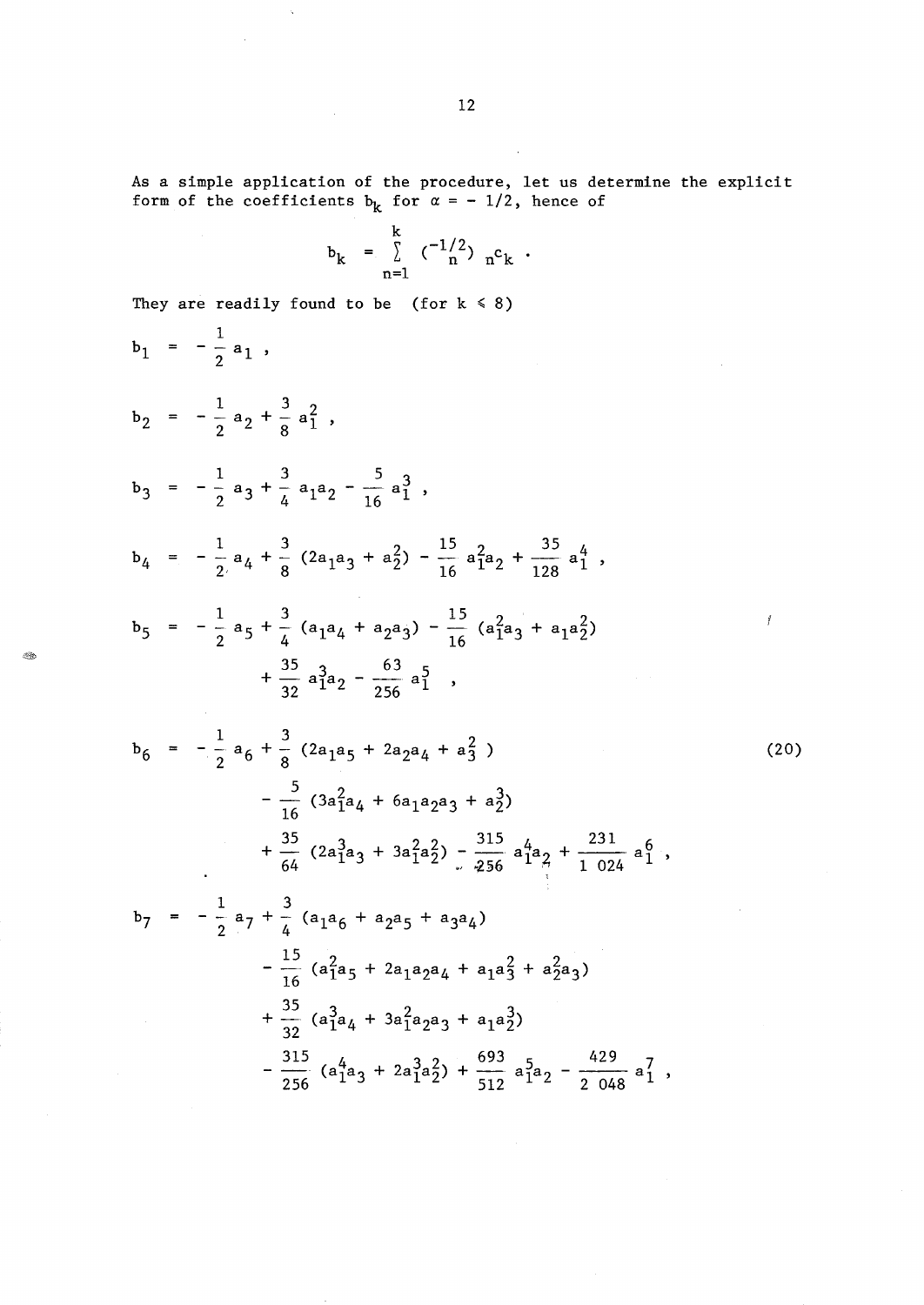$$
b_{8} = -\frac{1}{2} a_{8} + \frac{3}{8} (2a_{1}a_{7} + 2a_{2}a_{6} + 2a_{3}a_{5} + a_{4}^{2})
$$
  
\n
$$
-\frac{15}{16} (a_{1}^{2}a_{6} + 2a_{1}a_{2}a_{5} + 2a_{1}a_{3}a_{4} + a_{2}^{2}a_{4} + a_{2}a_{3}^{2})
$$
  
\n
$$
+\frac{35}{128} (4a_{1}^{3}a_{5} + 12a_{1}^{2}a_{2}a_{4} + 6a_{1}^{2}a_{3}^{2} + 12a_{1}a_{2}^{2}a_{3} + a_{2}^{4})
$$
  
\n
$$
-\frac{315}{256} (a_{1}^{4}a_{4} + 4a_{1}^{3}a_{2}a_{3} + 2a_{1}^{2}a_{2}^{3})
$$
  
\n
$$
+\frac{693}{1024} (2a_{1}^{5}a_{3} + 5a_{1}^{4}a_{2}^{2}) - \frac{3003}{2048} a_{1}^{6}a_{2} + \frac{6435}{32768} a_{1}^{8}.
$$

# 7. Other exponents

 $\hat{\textbf{z}}$ 

Exponents *a* which are larger than unity and not integers give rise to generalized binomial coefficients which are somewhat more cumbersome to handle. We can easily see the problem by treating a special case, for instance  $\alpha = 5/2$ . Here we have

$$
\binom{5/2}{n} = \frac{\frac{5}{2} \cdot \frac{3}{2} \cdot \frac{1}{2} \cdot \left(-\frac{1}{2}\right) \cdot \left(-\frac{3}{2}\right) \cdot \cdot \cdot \cdot \cdot \cdot \cdot \cdot}{n!}.
$$

For n > 4 we have, since 
$$
\frac{5}{2}
$$
 -n+1 =  $\frac{-(2n-7)}{2}$ ,  
 $\binom{5/2}{n} = (-1)^{n-3} \frac{5!}{2^n} \frac{(2n-7)!}{n!}$ ,

but this formula clearly does not hold for  $n \leq 3$ .

If we apply the notation introduced in (13), then an expression, valid for any value of  $n \ge 1$ , can be given in the form

$$
{5/2 \choose n} = (-1)^{(n-3)} + \frac{5! \tilde{1} \cdots (2n-7)}{(2n)!!} \frac{(2n-7)}{(5-2n)+1!},
$$
 (21)

Ť

but this again is rather complicated.

It is readily seen that negative values of  $\alpha$  are much easier to treat. Thus, for instance for  $\alpha = -5/2$  we find

$$
(^{-5/2}_{n}) = \frac{{\binom{-5}{2}} \, {\binom{-7}{2}} \, {\binom{-9}{2}} \, \cdots \, {\binom{3+2n}{-2}}}{n!} \tag{22}
$$

$$
= (-1)^n \frac{(2n+3)!!}{3(2n)!!}, \text{ for any } n \ge 1.
$$

t San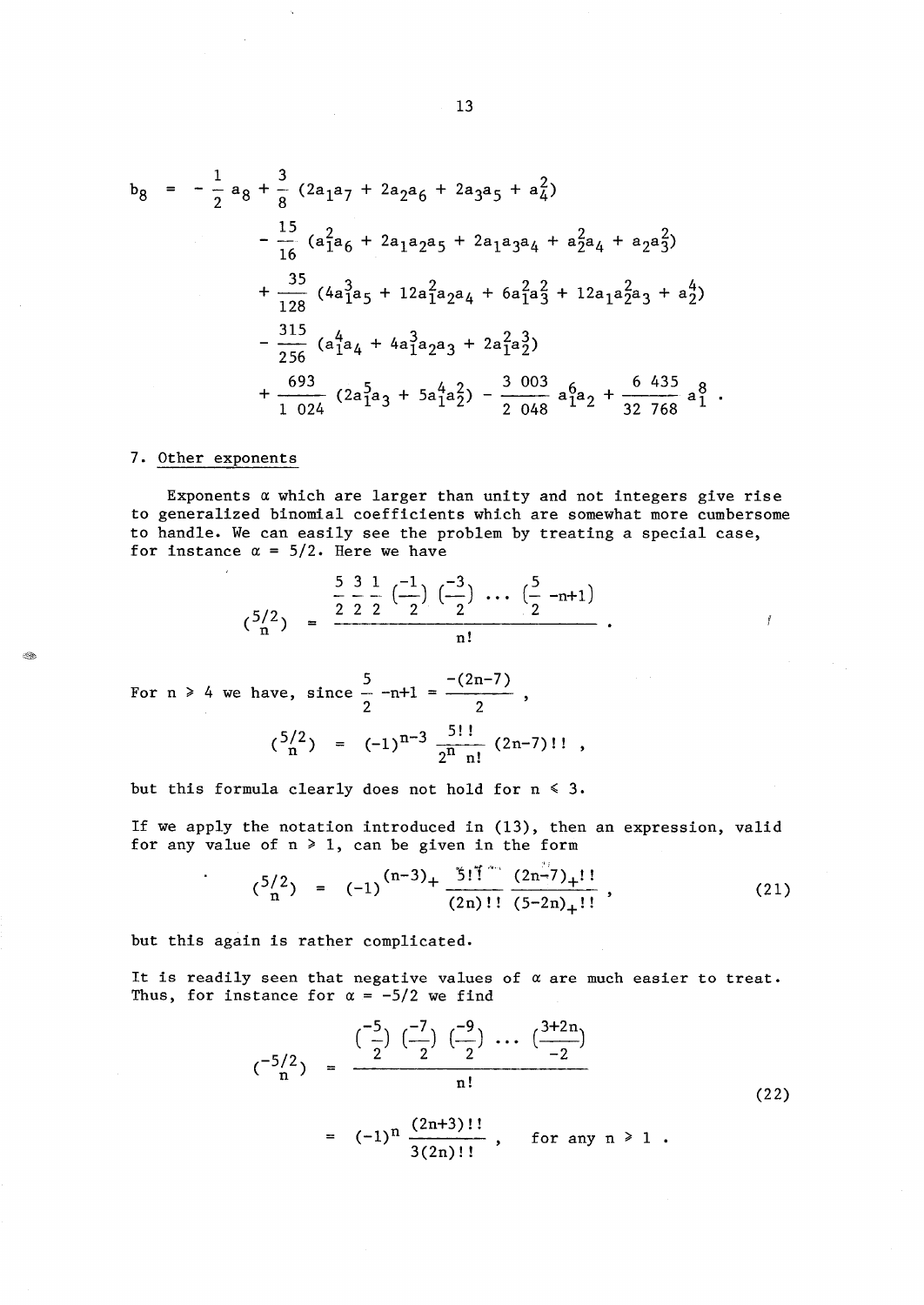It would certainly be possible to indicate a general expression valid for any value of  $\alpha$ , but in the absence of a real need we prefer to leave the pleasure of deriving such a formula to the reader.

It will be obvious that for all practical applications the complications mentioned above can be easily avoided by two successive applications of some of the simpler formulae given before since we still have, of course, identities like

$$
s^{\pm m/n} = [s^{\pm m}]^{1/n} = [s^{\pm 1/n}]^{m}
$$
,

where m and n are positive integers.

Once more Madame M. Boutillon is to be thanked for her careful and critical reading of an early draft; the present version has taken into account most of her suggestions.

The dedication of this report to P. Carré would be easily justified by his very substantial contribution, but in reality it has a deeper meaning. For more than a quarter of a century he has been a prominent figure at BIPM. His great intellectual powers were not always easy to accept for everybody. Perhaps he reached his best achievements, in criticizing and improving the work of others. His strong demand' for clarity and truth, coupled with a pedagogical disposition, made him an implacable opponent of any form of mental indolence. As such a turn of mind has become rare these days, Carre will soon be missed at BIPM.

## Appendix

After finishing the present report, we happened to come across a general expression in  $\lfloor 5 \rfloor$  which not only seems to be in line with the set of equations given in (8), but also allows us to develop them for higher values of r and at the same time to get some, clearer insight into their combinatorial structure. This relation, when written in our present notation, has the simple form (for  $r \geq 1$ )

$$
n^{c}n+r = Y_{r}/r!, \qquad (A1)
$$

where  $Y_r$  are the so-called Bell polynomials  $Y_r(f_1, g_1, f_2, g_2, \ldots,$  $f_r, g_r$ ), with

$$
f_j = (n)_j a_1^{n-j}
$$
 and  $g_j = j! a_{j+1}$ , (A2)

and where the "falling factorials" are defined by

(n)<sub>j</sub> 
$$
\equiv \frac{n!}{(n-j)!}
$$
 = n (n-1) (n-2) ... (n-j+1), for n > j. (A3)

The Bell polynomials are listed for  $1 \le r \le 8$  in  $\lfloor 5 \rfloor$  and, with another notation, up to  $r = 10$  in [6]. The case  $r = 0$  could be included by putting  $Y_0 = f_0$ .